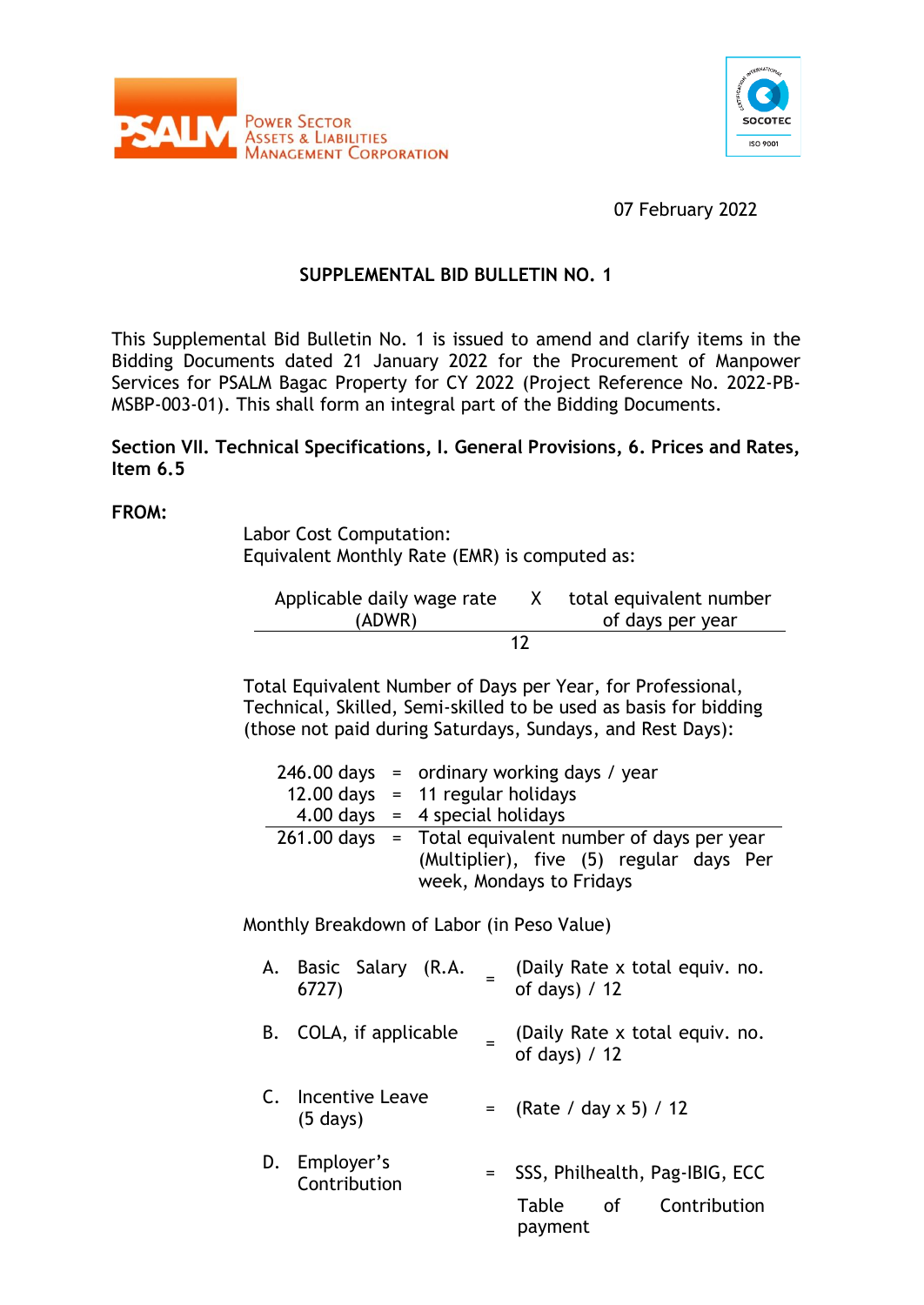> Schedules based on Basic Salary Bracket with COLA if applicable

E.  $13<sup>th</sup>$  Month pay  $=$  Basic Salary / 12

**TO:**

Labor Cost Computation: Equivalent Monthly Rate (EMR) is computed as:

| Applicable daily wage rate | total equivalent number |
|----------------------------|-------------------------|
| (ADWR)                     | of days per year        |
|                            |                         |

Total Equivalent Number of Days per Year, for Professional, Technical, Skilled, Semi-skilled to be used as basis for bidding (those not paid during Saturdays, Sundays, and Rest Days):

|  | $247.00$ days = ordinary working days / year             |
|--|----------------------------------------------------------|
|  | 11.00 days $= 11$ regular holidays                       |
|  | $3.00 \text{ days}$ = 3 special holidays                 |
|  | $261.00$ days = Total equivalent number of days per year |
|  | (Multiplier), five (5) regular days Per                  |
|  | week, Mondays to Fridays                                 |

Monthly Breakdown of Labor (in Peso Value)

|    | A. Basic Salary (R.A.<br>6727)           |              | (Daily Rate x total equiv. no.<br>of days) $/12$                                                                                            |
|----|------------------------------------------|--------------|---------------------------------------------------------------------------------------------------------------------------------------------|
|    | B. COLA, if applicable                   |              | (Daily Rate x total equiv. no.<br>of days) $/12$                                                                                            |
|    | C. Incentive Leave<br>$(5 \text{ days})$ |              | = $(Rate / day \times 5) / 12$                                                                                                              |
|    | D. Employer's<br>Contribution            | $=$          | SSS, Philhealth, Pag-IBIG, ECC<br>Table of Contribution<br>payment<br>Schedules based on Basic<br>Salary Bracket with COLA if<br>applicable |
| E. | 13 <sup>th</sup> Month pay               | $=$ $\qquad$ | Basic Salary / 12                                                                                                                           |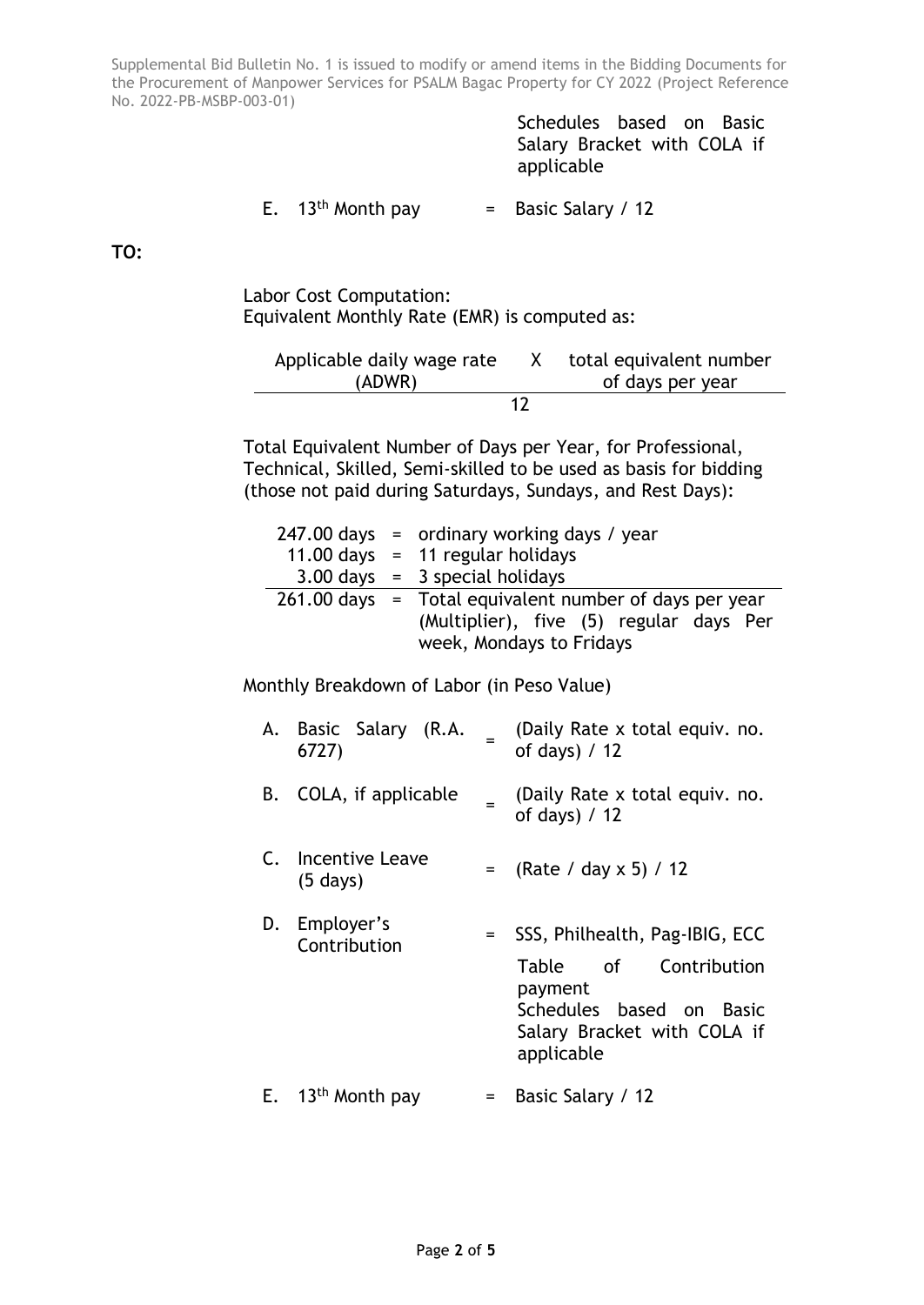## **Form No. FIN-01A Detailed Bid Price Schedule**

# **COST DISTRIBUTION**

|    |                                | Level B      | Level C           | Level D         |
|----|--------------------------------|--------------|-------------------|-----------------|
|    |                                | Supervisor;  | Driver/Mechanic;  | Guesthouse/     |
|    |                                | Master       | <b>Front Desk</b> | Cook; Hotel     |
|    |                                | Electrician  | Officer;          | Cook; Food      |
|    |                                |              | Equipment         | and Beverage    |
|    |                                |              | Technician        | Server;         |
|    |                                |              | (Refrigeration);  | Lifeguard;      |
|    |                                |              | Equipment         | <b>Building</b> |
|    |                                |              | Technician (Air-  | Electrician     |
|    |                                |              | Condition);       |                 |
|    |                                |              | <b>Building</b>   |                 |
|    |                                |              | Technician        |                 |
|    |                                |              | (Communication);  |                 |
|    |                                |              | Food Planner;     |                 |
|    |                                |              | Plumber;          |                 |
|    |                                |              | Carpenter/Mason   |                 |
|    | Daily Wage (DW)*               |              |                   |                 |
| A. |                                |              |                   |                 |
|    | Basic Salary (BS) (DW x        |              |                   |                 |
|    | 22)                            |              |                   |                 |
|    | <b>COLA</b> (if applicable)    |              |                   |                 |
|    | 5-day Incentive Pay (DW        |              |                   |                 |
|    | x 5/12                         |              |                   |                 |
|    | 13th Month Pay (BS x 12)       |              |                   |                 |
|    | Total (A)                      |              |                   |                 |
|    |                                |              |                   |                 |
| В. | <b>Employer's Contribution</b> |              |                   |                 |
|    | <b>SSS Premium</b>             |              |                   |                 |
|    | Philhealth                     |              |                   |                 |
|    | Pag-IBIG Fund                  |              |                   |                 |
|    | <b>Employees</b>               |              |                   |                 |
|    | Compensation                   |              |                   |                 |
|    | Commission                     |              |                   |                 |
|    | Total (B)                      |              |                   |                 |
| C. | TOTAL $(A + B)$                |              |                   |                 |
| D. | <b>Profit Margin</b>           |              |                   |                 |
| E. | VAT ((C + D) x 12%)            |              |                   |                 |
| F. | Monthly Rate $(C + D + E)$     |              |                   |                 |
| G. | <b>Manpower Requirement</b>    | $\mathbf{2}$ | 8                 | 6               |
|    | <b>Total Monthly Cost Per</b>  |              |                   |                 |
| Η. | Level (F x G)                  |              |                   |                 |
|    | <b>Grand Total Monthly</b>     |              |                   |                 |
| I. | Cost (Sum of I)                |              |                   |                 |

**FROM:**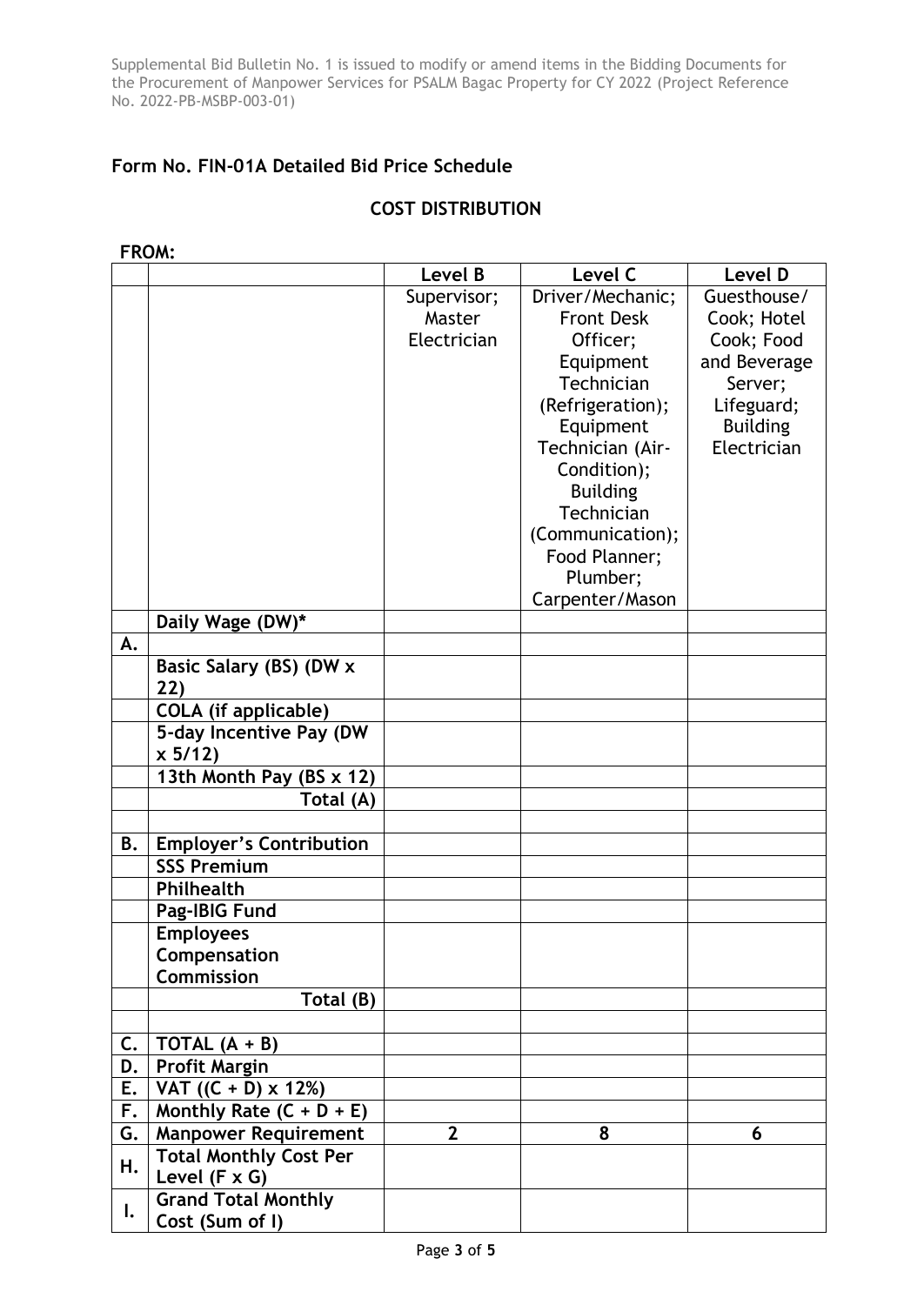| TO: |                                |                |                   |                 |
|-----|--------------------------------|----------------|-------------------|-----------------|
|     |                                | Level B        | Level C           | Level D         |
|     |                                | Supervisor;    | Driver/Mechanic;  | Guesthouse/     |
|     |                                | Master         | <b>Front Desk</b> | Cook; Hotel     |
|     |                                | Electrician    | Officer;          | Cook; Food      |
|     |                                |                | Equipment         | and Beverage    |
|     |                                |                | Technician        | Server;         |
|     |                                |                | (Refrigeration);  | Lifeguard;      |
|     |                                |                | Equipment         | <b>Building</b> |
|     |                                |                | Technician (Air-  | Electrician     |
|     |                                |                | Condition);       |                 |
|     |                                |                | <b>Building</b>   |                 |
|     |                                |                | Technician        |                 |
|     |                                |                | (Communication);  |                 |
|     |                                |                | Food Planner;     |                 |
|     |                                |                | Plumber;          |                 |
|     |                                |                | Carpenter/Mason   |                 |
|     | Daily Wage (DW)*               |                |                   |                 |
| А.  |                                |                |                   |                 |
|     | <b>Basic Salary (BS) (DW x</b> |                |                   |                 |
|     | 261/12)                        |                |                   |                 |
|     | <b>COLA</b> (if applicable)    |                |                   |                 |
|     | 5-day Incentive Pay (DW        |                |                   |                 |
|     | x 5/12                         |                |                   |                 |
|     | 13th Month Pay (BS/12)         |                |                   |                 |
|     | Total (A)                      |                |                   |                 |
|     |                                |                |                   |                 |
| В.  | <b>Employer's Contribution</b> |                |                   |                 |
|     | <b>SSS Premium</b>             |                |                   |                 |
|     | Philhealth                     |                |                   |                 |
|     | Pag-IBIG Fund                  |                |                   |                 |
|     | <b>Employees</b>               |                |                   |                 |
|     | Compensation                   |                |                   |                 |
|     | <b>Commission</b>              |                |                   |                 |
|     | Total (B)                      |                |                   |                 |
|     |                                |                |                   |                 |
| C.  | TOTAL $(A + B)$                |                |                   |                 |
| D.  | <b>Profit Margin</b>           |                |                   |                 |
| E.  | VAT $((C + D) \times 12\%)$    |                |                   |                 |
| F.  | Monthly Rate $(C + D + E)$     |                |                   |                 |
| G.  | <b>Manpower Requirement</b>    | $\overline{2}$ | 8                 | 6               |
| Н.  | <b>Total Monthly Cost Per</b>  |                |                   |                 |
|     | Level $(F \times G)$           |                |                   |                 |
| I.  | <b>Grand Total Monthly</b>     |                |                   |                 |
|     | Cost (Sum of I)                |                |                   |                 |